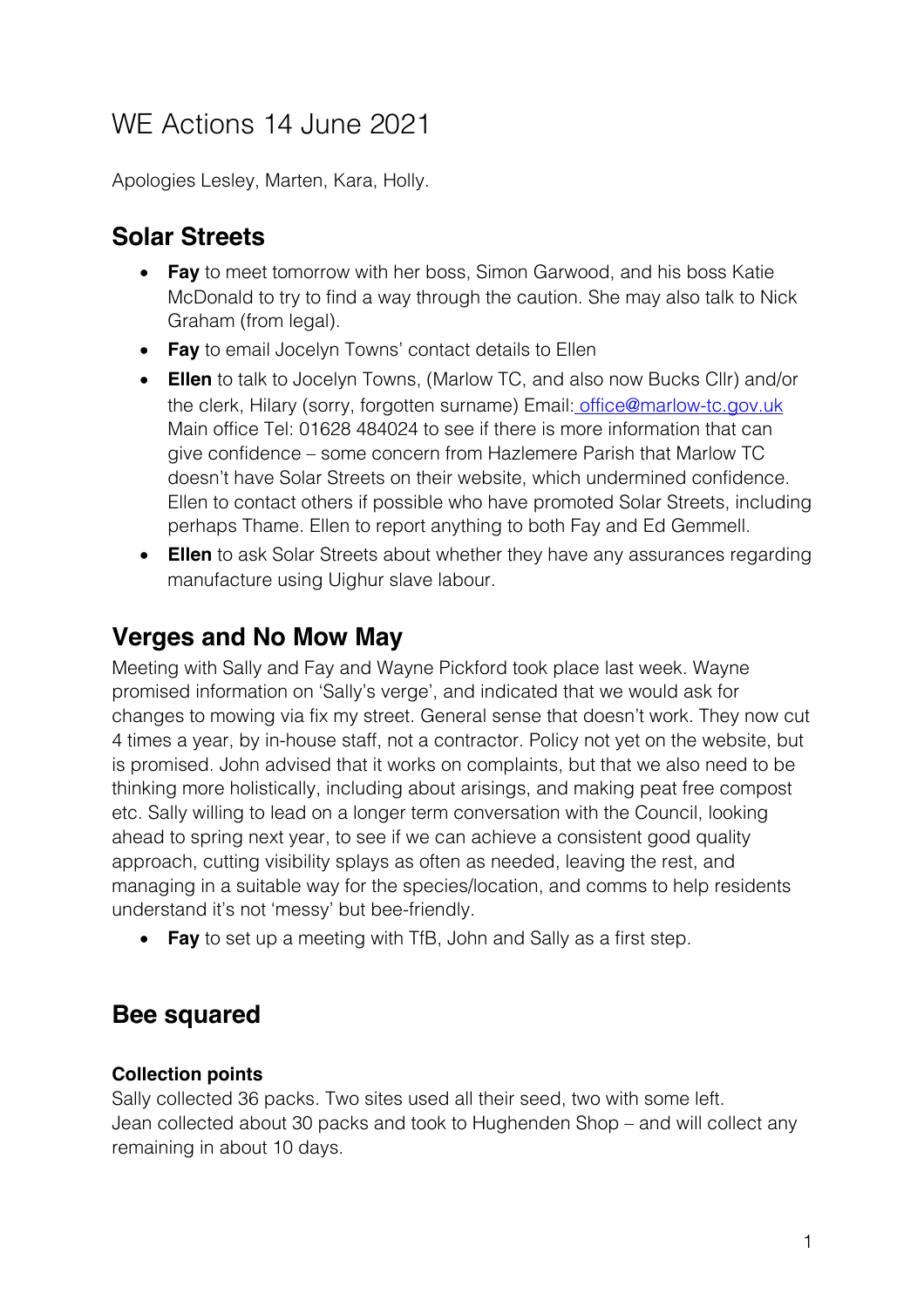• **Ellen** and **Saf**, (**Arif** offered to help Saf if needed), to collect from their stations – see list below. Lesley and Marten no longer to do Saf's as on last week's notes.

|       | Who/School                            | Address 1                          | Address 2                       | Address 3           | Post code       | handing out or<br>collection station? | number? up and | running?   | photo? | post on social<br>media? |
|-------|---------------------------------------|------------------------------------|---------------------------------|---------------------|-----------------|---------------------------------------|----------------|------------|--------|--------------------------|
| Jean  | anon                                  | 11 Telford Way                     |                                 |                     | <b>HP13 5EB</b> | collection station                    |                | 25 yes     |        |                          |
| Jean  | anon                                  | 43 Green Road                      | <b>Terriers</b>                 |                     | <b>HP13 5AZ</b> | collection station                    |                | 25 yes     |        |                          |
| Jean  | anon                                  | 43 Disraeli Crescent               |                                 |                     | HP13 SEL        | collection station                    |                | 25 yes     |        |                          |
| Jean  | Jean                                  | 12 Tancred Road                    |                                 |                     | HP13 5EF        | collection station                    |                | 25 yes     |        |                          |
| Jean  | anon                                  | 280-282 Hughenden Road             |                                 |                     | HP13 SPE        | collection station                    |                | 25 yes     |        |                          |
| Jean  | anon                                  | Hughenden Community Shop           |                                 |                     | <b>HP14 4NX</b> | collection station                    |                | 25 yes     |        |                          |
| Jean  | anon                                  | 6 Coates Lane                      |                                 | High Wycombe        | HP13 5HE        | collection station                    |                | 25 yes     |        |                          |
| Sally | Sally                                 | next door.                         |                                 |                     |                 | collection station                    | 50             |            |        |                          |
| Sally | Cllr Zahir Mohammed                   | 5 Cressex Road                     |                                 | High Wycombe        | <b>HP12 4PG</b> | collection station                    | 50             |            |        |                          |
| Sally | Nigel                                 | appletrees                         | Pinewood Road                   | Sands               | <b>HP12 4DD</b> | collection station                    | 50             |            |        |                          |
| Sally | Alan Hill                             | 28 Deeds Grove                     |                                 | High Wycombe        | <b>HP12 3NU</b> | collection station                    | 50             |            |        |                          |
| Sally | Cllr Mohammed Ayub                    | 3 Mount Close                      |                                 | High Wycombe        | <b>HP12 3PE</b> | collection station                    | 50             |            |        |                          |
| Sally | Cllr Maz Hussain                      | 42 Eaton Ave                       |                                 | High Wycombe        | <b>HP12 3BP</b> | collection station                    | 50             |            |        |                          |
| Sally |                                       |                                    |                                 |                     |                 | collection station                    | 50             |            |        |                          |
| Sally | $\mathbf{z}_1$                        |                                    |                                 |                     |                 | collection station                    | 50             |            |        |                          |
| Ellen | Cllr Mel Smith                        | 23 Pheasant Drive Downley          |                                 | <b>Bucks</b>        | <b>HP13 5JH</b> | collection station                    | 50             |            |        |                          |
| Ellen | Sue Hynard                            | 14 Priory Avenue                   |                                 | High Wycombe        | <b>HP13 6SH</b> | collection station                    |                | 50 yes     |        |                          |
| Ellen | <b>Cllr Paul Turner</b>               | 1 Curlew Close                     | Downley                         | High Wycombe        | <b>HP13 5JY</b> | collection station                    |                | 50 yes     |        |                          |
| Ellen | one more in downley                   |                                    |                                 |                     |                 | collection station                    | 50             |            |        |                          |
| Ellen |                                       | 168 Amerham Road                   |                                 |                     | <b>HP13 5AF</b> | collection station                    | 50             |            |        |                          |
| Saf   | Cllr Saf Raja                         | 19 Arnison Ave                     |                                 |                     | <b>HP13 6DD</b> | collection station                    |                | 25 not yet |        |                          |
| Saf   | Dennis Kebabs                         | 8 Oxford Street                    |                                 |                     | <b>HP11 2DG</b> | collection station                    |                | 25 yes     |        |                          |
| Saf   | <b>Shafiq Computer Gallery</b>        | 12 Whitehart Street                |                                 |                     | <b>HP11 2HL</b> | collection station                    |                | 25 yes     |        |                          |
| Saf   | Hills Café                            | 162 Micklefield Road               |                                 | <b>High Wycombe</b> | <b>HP13 7HA</b> | collection station                    |                | 25 yes     |        |                          |
| Saf   | <b>Wrights Meadow Centre</b>          | <b>Wrights Meadow Road</b>         |                                 |                     | <b>HP11 1SQ</b> | collection station                    |                | 25 yes     |        |                          |
| Saf   | <b>Peter Cartwright</b>               | 54 Guinions Road                   |                                 |                     | <b>HP13 7NX</b> | collection station                    |                | 25 yes     |        |                          |
| Saf   | Cllr Arif Hussain                     | Roosters                           | 7 Oxford Street                 |                     | <b>HP11 7DG</b> | collection station                    |                | 25 yes     |        |                          |
| Saf   | Cllr Julia Wassell                    |                                    | Quaker Meeting H 25 London Road | High Wycombe        | ??              | collection station                    |                | 25 yes     |        |                          |
| Saf   | One can                               | 11B Duke Street                    |                                 |                     | <b>HP13 6EE</b> | handing out                           |                | 25 n/a     |        |                          |
| Saf   | anon                                  | 35 Verney Ave                      |                                 |                     | <b>HP13 7NX</b> | collection station                    |                | 25 yes     |        |                          |
| Saf   | anon                                  | 54 Tyzak Road                      |                                 |                     | <b>HP13 7PT</b> | collection station                    |                | 25 yes     |        |                          |
| Saf   | anon                                  | 9 Brands Hill Ave                  |                                 |                     | <b>HP13 5PZ</b> | collection station                    |                | 25 yes     |        |                          |
|       | <b>Charmaine Community Allotments</b> |                                    |                                 |                     |                 |                                       |                |            |        |                          |
|       | Charmaine community fridge            |                                    |                                 |                     |                 |                                       |                |            |        |                          |
|       | Penelope Cllr Darren Hayday           | to be posted some in marlow Bottom |                                 |                     |                 |                                       |                |            |        |                          |
|       |                                       |                                    |                                 |                     |                 |                                       |                |            |        |                          |

#### **Buzz on social media**

• **From last week: Everyone** please to use their social media accounts to ask for people to scan the QR code or go to the website to enter their postcode or address to show that the seed has been planted. This is the link to the page where they enter their address:

https://climateactionnow.uk/groups/wycombe/wycombe-ecology/bees/iveplanted-wild-flowers/

#### **Lessons learned**

• **From last week: Penelope** to schedule a separate meeting with those directly involved (when Jean is back from holiday)

### **Newsletter**

- **Jean** to put together a 'friendly' newsletter using her Bee Squared flowers as the 'brand', to send to the people who completed the website form, ticking the box to say 'we are happy to receive a newsletter' by email. Contributions to come from
- **Ellen** on solar streets
- **John** and **Sally** on verges
- **Jean** on Bee Squared
- **Penelope** to look at using Jean's flowers to put a banner together for WE, to go alongside the community board banner